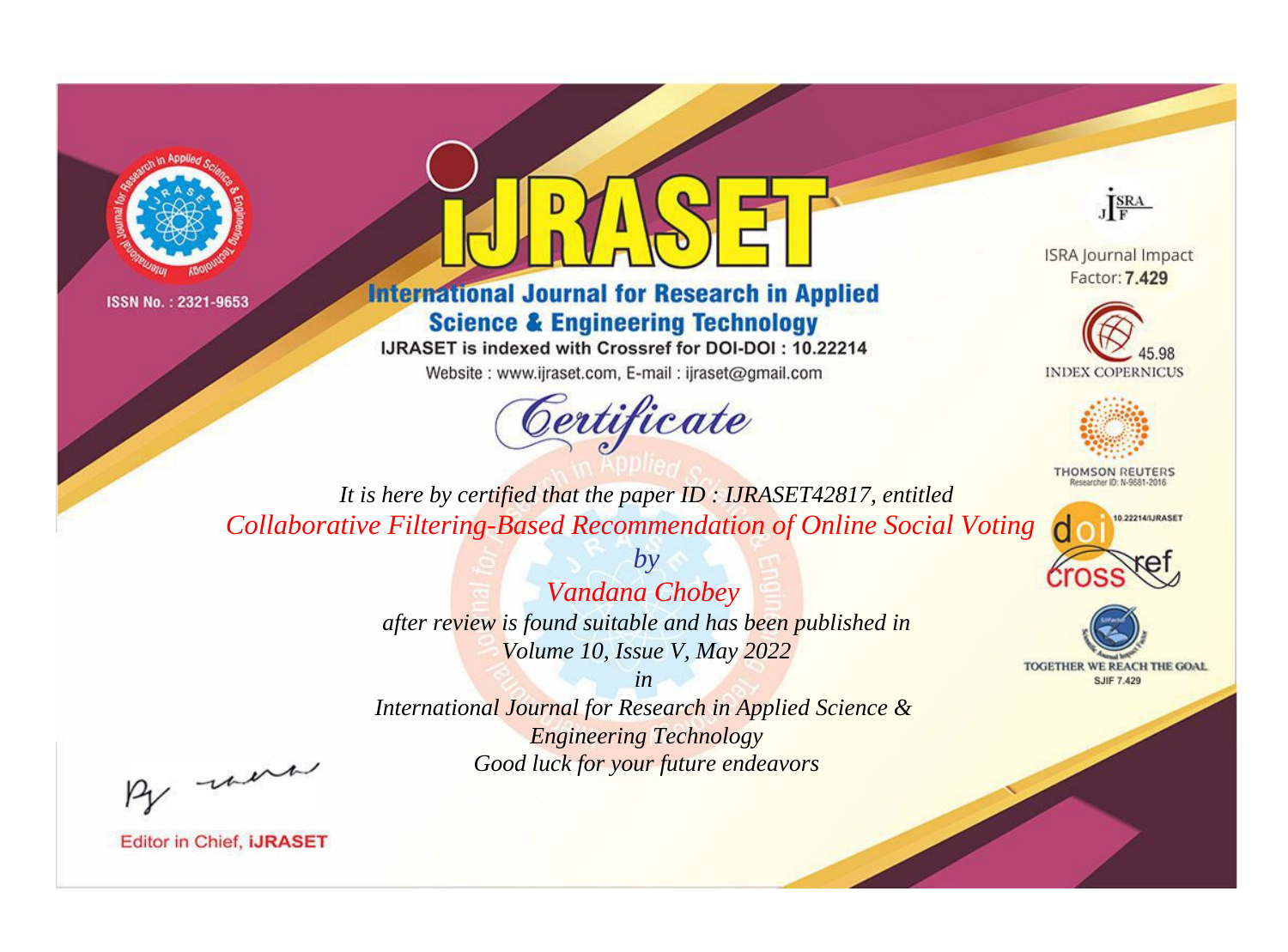



**International Journal for Research in Applied Science & Engineering Technology** 

IJRASET is indexed with Crossref for DOI-DOI: 10.22214

Website: www.ijraset.com, E-mail: ijraset@gmail.com



JERA

**ISRA Journal Impact** Factor: 7.429





**THOMSON REUTERS** 



TOGETHER WE REACH THE GOAL **SJIF 7.429** 

*It is here by certified that the paper ID : IJRASET42817, entitled Collaborative Filtering-Based Recommendation of Online Social Voting*

> *Ashwini Ghadge after review is found suitable and has been published in Volume 10, Issue V, May 2022*

*by*

*in* 

*International Journal for Research in Applied Science & Engineering Technology Good luck for your future endeavors*

By morn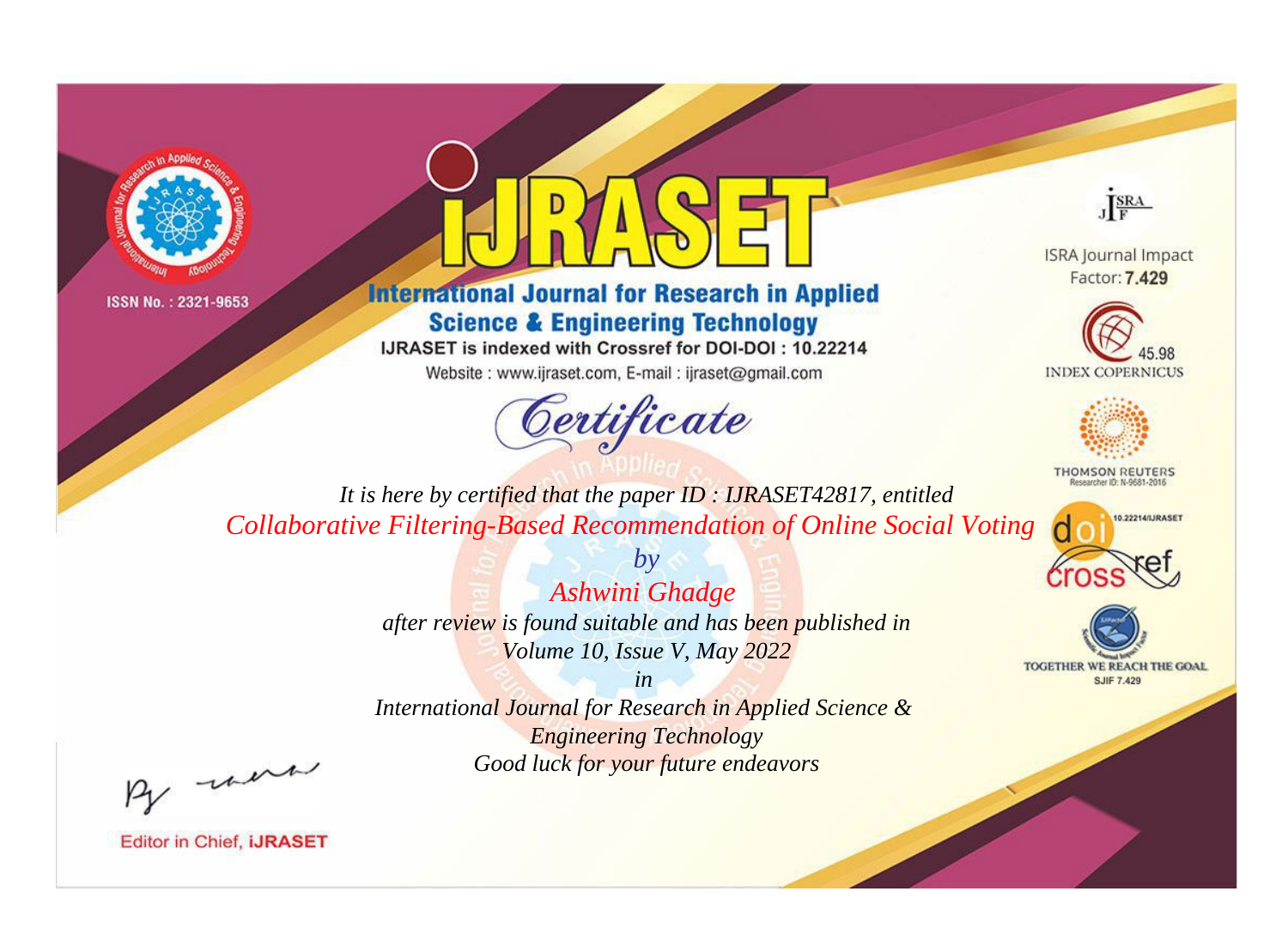



## **International Journal for Research in Applied Science & Engineering Technology**

IJRASET is indexed with Crossref for DOI-DOI: 10.22214

Website: www.ijraset.com, E-mail: ijraset@gmail.com



JERA

**ISRA Journal Impact** Factor: 7.429





**THOMSON REUTERS** 



TOGETHER WE REACH THE GOAL **SJIF 7.429** 

*It is here by certified that the paper ID : IJRASET42817, entitled Collaborative Filtering-Based Recommendation of Online Social Voting*

> *by Arati Landekar after review is found suitable and has been published in Volume 10, Issue V, May 2022*

> > *in*

*International Journal for Research in Applied Science & Engineering Technology Good luck for your future endeavors*

By morn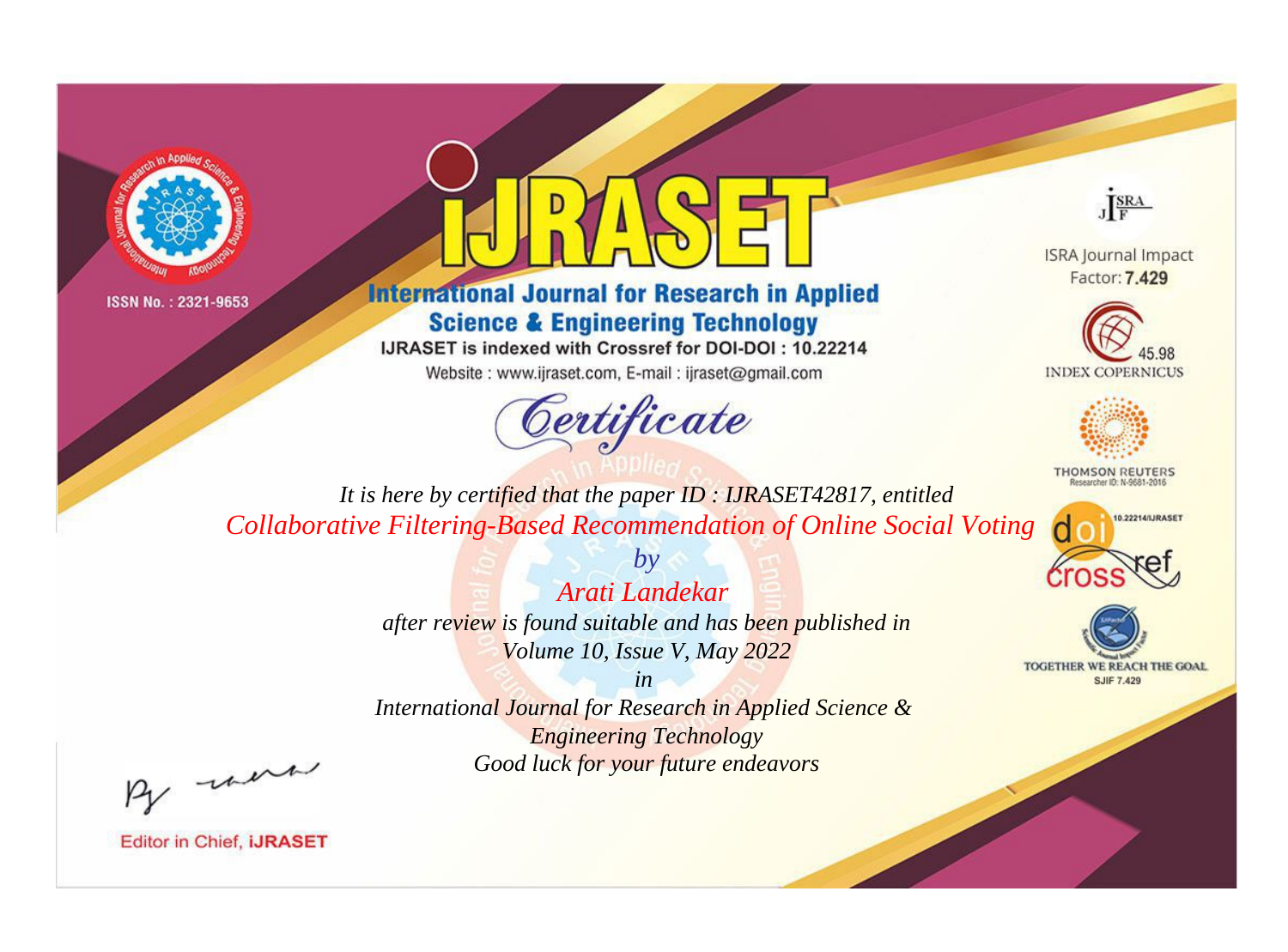



## **International Journal for Research in Applied Science & Engineering Technology**

IJRASET is indexed with Crossref for DOI-DOI: 10.22214

Website: www.ijraset.com, E-mail: ijraset@gmail.com



JERA

**ISRA Journal Impact** Factor: 7.429





**THOMSON REUTERS** 



TOGETHER WE REACH THE GOAL **SJIF 7.429** 

*It is here by certified that the paper ID : IJRASET42817, entitled Collaborative Filtering-Based Recommendation of Online Social Voting*

> *Trishala Ther after review is found suitable and has been published in Volume 10, Issue V, May 2022*

*by*

*in* 

*International Journal for Research in Applied Science & Engineering Technology Good luck for your future endeavors*

By morn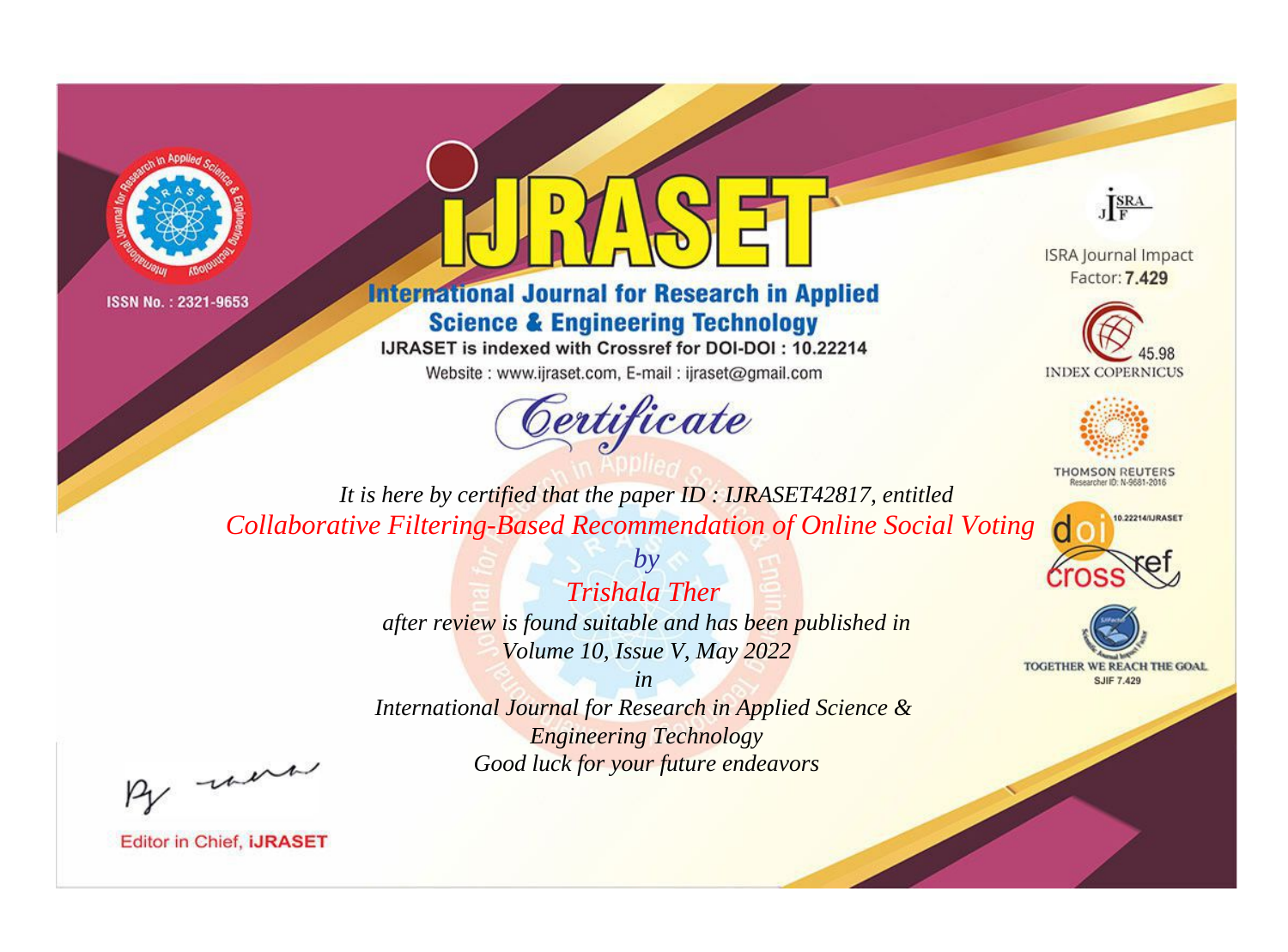



**International Journal for Research in Applied Science & Engineering Technology** 

IJRASET is indexed with Crossref for DOI-DOI: 10.22214

Website: www.ijraset.com, E-mail: ijraset@gmail.com



JERA

**ISRA Journal Impact** Factor: 7.429





**THOMSON REUTERS** 



TOGETHER WE REACH THE GOAL **SJIF 7.429** 

*It is here by certified that the paper ID : IJRASET42817, entitled Collaborative Filtering-Based Recommendation of Online Social Voting*

> *Bhushan Raut after review is found suitable and has been published in Volume 10, Issue V, May 2022*

*by*

*in* 

*International Journal for Research in Applied Science & Engineering Technology Good luck for your future endeavors*

By morn